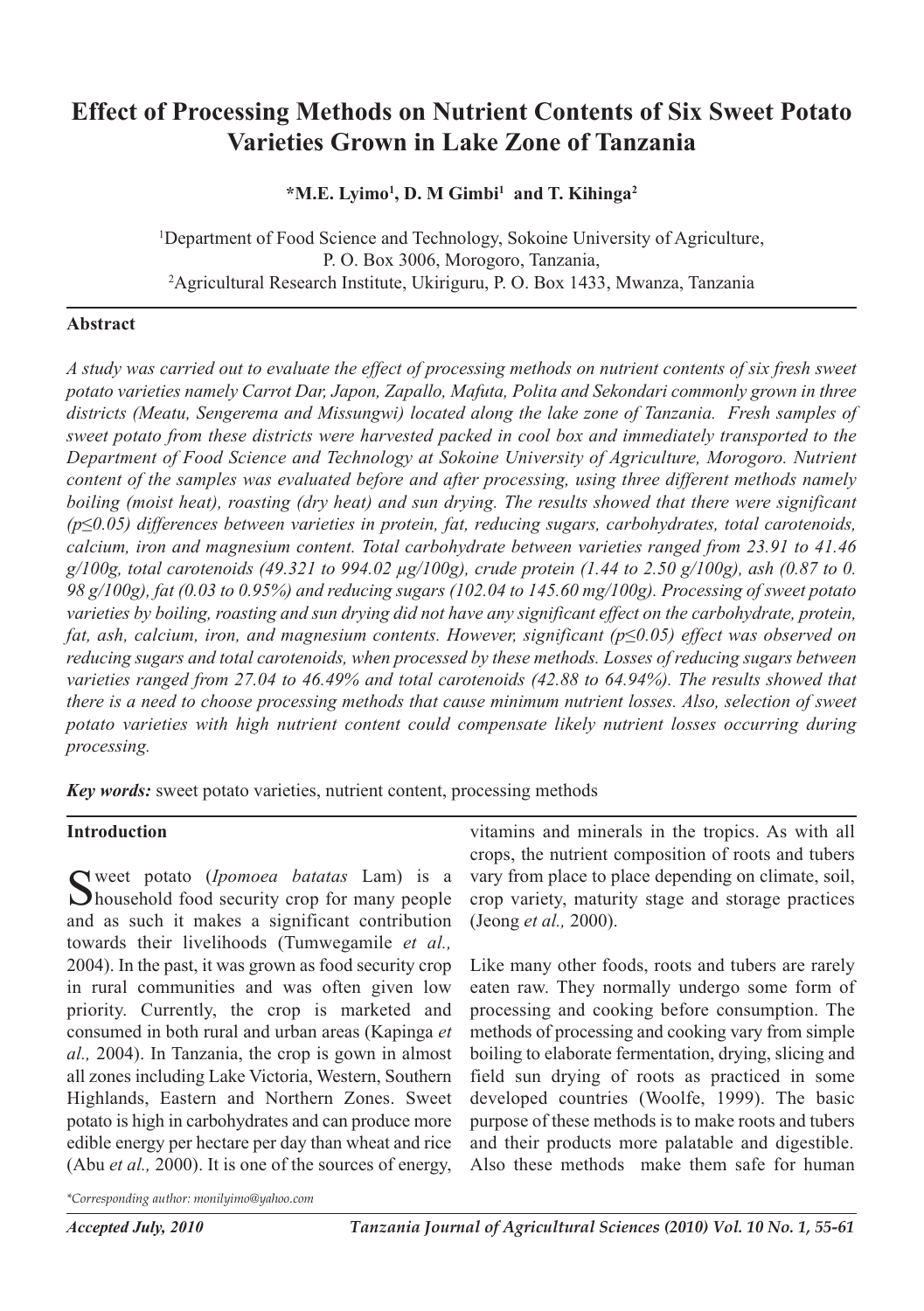## **56 M.E. Lyimo,** *et al.,*

consumption, extend shelf life and provide variety of products, which are more convenient to prepare, cook and consume than the raw sweet potato (Stephen *et al.,* 2005).

So far little information has been reported on the effect of these processing methods on nutrient content in sweet potato in Tanzania. Hence, the objective of this study was to assess the effect of processing methods on nutrients content of different sweet potato varieties commonly grown and consumed in Lake zone of Tanzania.

#### **Materials and methods**

A total of 6 varieties of fresh sweet potato namely Carot Dar (orange flesh), Japon (orange flesh), Zapallo (orange flesh), Mafuta (orange flesh), Sekondari (cream flesh) and Polista (white flesh) commonly grown in 3 districts of Lake zone in Tanzania namely Meatu, Sengerema and Missungwi were used in this study

#### **Sample collection and handling**

Sweet potato varieties were grown simultaneously in the study areas and harvested at the same time after maturity (about 5 months, average maturity rate for these varieties). Freshly harvested samples were kept in cool boxes (Ndunguru *et al.,* 2000.) and transported immediately to the Department of Food Science laboratory at Sokoine University of Agriculture, Morogoro.

## **Sample preparation**

Samples of fresh sweet potato varieties were washed with clean tap water and divided into four equal lots; (about one kg each). One lot was sun dried, two lots were either boiled (moist heat) or roasted (in oven- (dry heat)) and the fourth lot was treated as control (raw) after the appropriate pre-treatments as follows:

**Raw (control):** Samples were peeled using a kitchen knife, cut into cubes of about 2.5 cm , washed using distilled water and then ground using mortar and pestle ready for protein, fat, reducing sugars, total carotenoids, moisture and mineral contents analyses.

**Sun drying:** Fresh sweet potato were peeled, sliced using kitchen knife to slices of about 0.5 cm thickness, then sun dried until moisture content was constant (about three days; day and night drying). The samples were ground using mortar and pestle and analyzed immediately for the same nutrients as for control.

**Boiling (moist heat):** Fresh sweet potato samples were peeled, washed with distilled water, sliced to pieces of 3-5 cm thick then boiled (moist heat) in clean water until ready to eat ( about 30-45 minutes). They were then drained and left to cool at room temperature  $(22 \pm 1^{\circ}C)$  mashed and analyzed immediately for the same parameters as control.

**Roasting (dry heat in oven):** Fresh whole sweet potato roots were washed with distilled water and placed in a pre-heated oven at 60ºC and baked until ready to eat (about 45- 60 minutes). Samples were left to cool at room temperature 22.±1ºC mashed and analysed immediately for the afore- mentioned parameters.

#### **Laboratory analysis**

Proximate analyses of both fresh and processed samples were determined in triplicate according to the procedure described by Association of Official Analytical Chemists (AOAC 1995). Moisture content was determined by drying using air oven (WTC binder, type E 115 RWF 12/5) at 105ºC overnight (method 925.10). Dry matter was calculated from moisture content as percent dry matter =  $100\%$  - [percent moisture, crude protein was determined by micro Kjeldahl (% protein= N x 6.25) (method 925.10), crude fat content was determined using petroleum ether by the soxhlet extraction (method 960.39) and ash content by using muffle furnace (carbolite type RWF 12/5, Sheffield, England) (method. 940.26)]. Carbohydrate content was determined by difference, i.e. 100% - other proximate chemical compositions, using the following formula: Total carbohydrate= 100- (% Crude Protein+% fat+% Ash +% moisture content)

Reducing sugars content was determined by Luff-Schoorl method as described by Egan *et al.,* (1981). Reducing sugars were calculated directly from the table relating titration (T) and sugar content (G).

The amount of mineral content (calcium, iron and magnesium) of fresh and processed samples was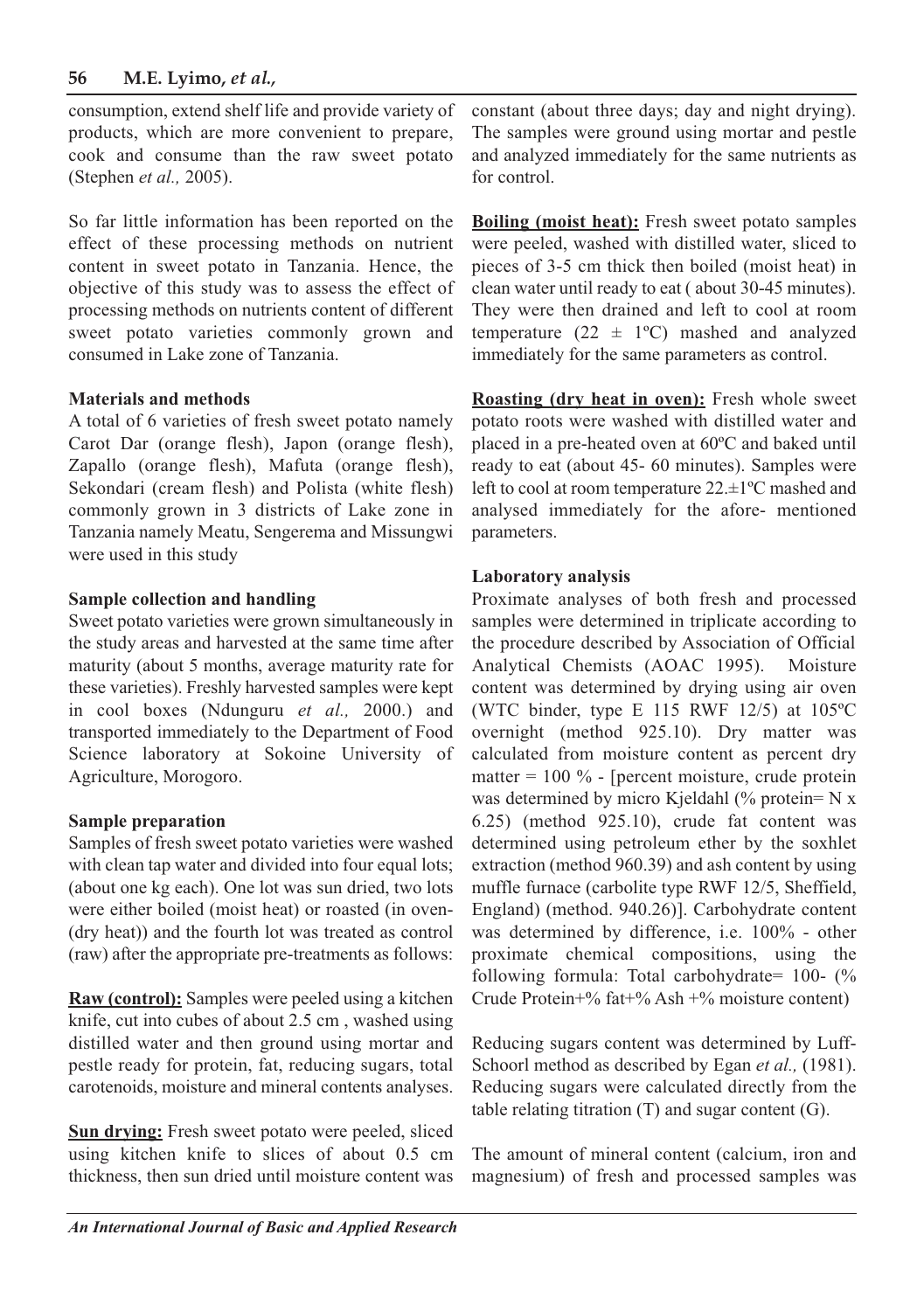determined in triplicate by using atomic absorption/flame emission spectrophotometer (AA 630-12) (method. 968.08). Absorbances of various cations were read at 422.7, 248.3, and 285.2 nm for calcium, iron, and magnesium, respectively.

Total carotenoid content of sweet potato was determined by extraction method using acetone (Rodriguez-Amaya and Kimura, 2004). Two grams each of sweet potato samples were placed in a mortar and 3 g of hyflosupercel (elite) were added, and then ground in 50 ml cold acetone and filtered with suction through a sintered glass funnel (acetone extract). Then 40 ml of petroleum ether were placed in a 500 ml separatory funnel with teflon stop-cock followed by the acetone extract. Distilled water (300 ml) were then added slowly letting it flow along the walls of the funnel. The two phases were left to separate and the lower phase was discarded, washed 3-4 times with distilled water (200 ml each time) to remove residue acetone. Fifty ml petroleum ether were collected in a volumetric flask, passed through a small funnel containing glass wool and anhydrous sodium sulphate (15g) to remove residual water. Then absorbance of the sample was read at 450 nm in spectrophotometer. Data for nutrient content of all varieties were compiled and analyzed statistically by MSTAT- C statistical program version 2.1 for analysis of variance (ANOVA)

#### **Results and discussion**

The nutrient content of six fresh sweet potato varieties is shown in Table 1. There were significant  $(p \le 0.05)$  differences between all varieties in nutrient contents except for ash. The protein content between Zapallo and Mafuta also Polista and Sekondari varieties differed significantly (p<0.05). Differences in protein content between Carrot Dar and Japon were not significant (p>0.05). Highest protein content was recorded in variety Carrot Dar while the lowest was recorded in variety Zapalo. Low protein values of sweet potato observed in this study suggested that it was not a good source of protein. Woolfe (1999) reported similar results and concluded that the limiting nutritional quality of sweet potato was the low protein content which ranged from 1 to 3g/100g on fresh weight basis. The amount of fat content in sweet potato also suggested that it was a poor source of fat (Table 1). Carbohydrate content

was high and differed significantly ( $p \ge 0.05$ ) between varieties. These observations support earlier findings reported by Abu *et al.,* (2000) that sweet potato is high in carbohydrates and can produce more edible energy per hectare per day than wheat and rice.

The results of this study also showed that there was significant ( $p \leq 0.05$ ) variation in total carotenoid contents between the six varieties of sweet potato (Table 1). Varieties with deep orange flesh colour like Carrot Dar, Zapallo, Mafuta and Japon had higher contents of total carotenoids while the lowest total carotenoid content was found in cream and whitefleshed varieties, such as Sekondari and Polista. These results compare well with the findings reported by Mulokozi, (2003) and Kapinga *et al.,* (2004) who observed that the amount of total carotenoid contents differed with varieties and the deeper the orange colour the more the carotenoid content.

The results in Table 1 further showed that total carotenoid content in orange fleshed sweet potato varieties was significantly ( $p \ge 0.05$ ) different. This was true for Carrot Dar and Japon and also Carrot Dar and Mafuta, suggesting variation in carotenoid content within the orange fleshed varieties. Similar observations were reported by Xin *et al.,* (2008) who observed that β-carotene in variety Yanshu No. 5 grown in different sites ranged from 53.2 to 84.3 mg kg-1 and was unevenly distributed in one sweet potato variety with highest concentration in the core. The results in Table 1 also showed that there was great variation in reducing sugars in the six varieties of sweet potato. This variation could be attributed to, crop variety, cultivation practice, climate, growing season, stage of growth, location, soil, processing and storage practices.

The effect of processing methods on sweet potato varieties in Table 2 showed that boiling, roasting and sun drying had no significant ( $p \le 0.05$ ) effect on ash, protein, fat, carbohydrate, calcium, iron and magnesium contents. On the other hand, boiling, roasting and sun drying significantly  $(p<0.05)$ affected, reducing sugars and total carotenoid content. Boiling of the sweet potato caused highest loss in reducing sugar content, while sun drying caused the lowest losses of reducing sugar (Table 2)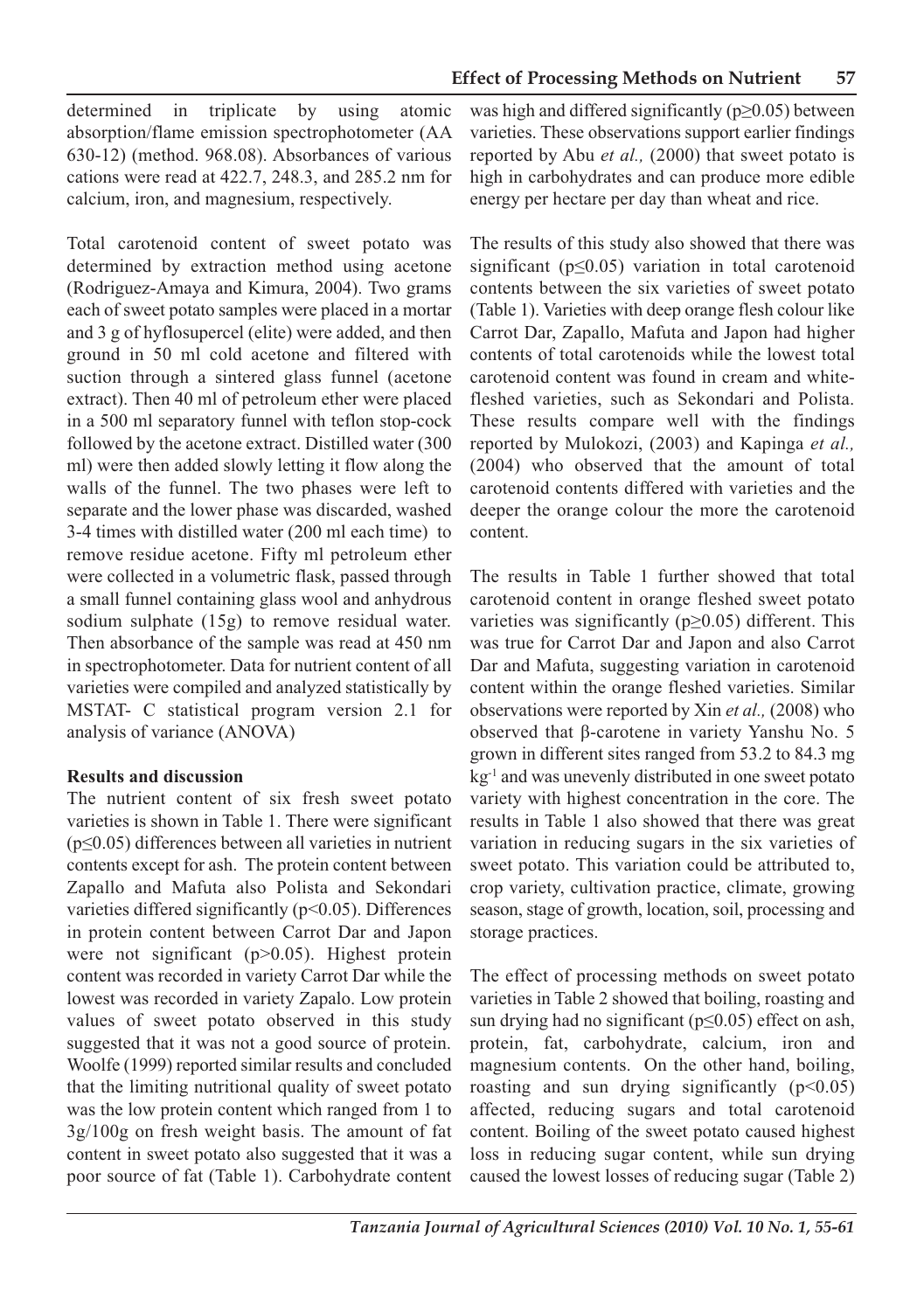| <b>Varieties</b>      | <b>Nutrients</b> |                   |               |                               |                        |                                     |                   |                |           |
|-----------------------|------------------|-------------------|---------------|-------------------------------|------------------------|-------------------------------------|-------------------|----------------|-----------|
|                       | Ash<br>g/100g    | Protein<br>g/100g | Fat<br>g/100g | Reducing<br>Sugars<br>mg/100g | Carbohydrate<br>g/100g | Total<br>Carotenoid<br>$\mu$ g/100g | Calcium<br>g/100g | Iron<br>g/100g | Magnesium |
| Carrot Dar            | 0.97             | 2.50              | 0.67          | 103.20                        | 33.45                  | 994.02                              | 29.20             | 0.67           | 12.39     |
| Japon                 | 0.97             | 2.38              | 0.03          | 102.04                        | 23.91                  | 165.07                              | 24.40             | 0.54           | 12.54     |
| Zapalo                | 0.87             | 1.44              | 0.95          | 145.60                        | 29.87                  | 176.57                              | 27.06             | 0.56           | 12.65     |
| Mafuta                | 0.98             | 2.11              | 0.76          | 128.81                        | 31.18                  | 177.45                              | 28.65             | 0.64           | 12.47     |
| Polista               | 0.97             | 2.45              | 0.14          | 137.25                        | 41.46                  | 49.32                               | 27.46             | 0.65           | 12.84     |
| Sekondari             | 0.97             | 1.47              | 0.16          | 132.12                        | 33.27                  | 124.83                              | 23.55             | 0.65           | 14.09     |
| Mean                  | 0.96             | 2.06              | 0.45          | 124.84                        | 32.19                  | 281.21                              | 26.72             | 0.62           | 12.83     |
| $CV\%$                | 13.67            | 13.40             | 1.37          | 0.09                          | 0.12                   | 1.15                                | 1.25              | 1.02           | 11.29     |
| $LSD$ <sub>0.05</sub> | 2.16             | 0.20              | 0.04          | 0.08                          | 0.02                   | 2.36                                | 0.25              | 0.04           | 1.06      |
| SE±                   | 0.05             | 0.09              | 0.02          | 0.04                          | 0.01                   | 1.14                                | 0.12              | 0.02           | 0.51      |

**Table 1. Nutrient contents of different sweet potato varieties (Dry weight)**

Leaching of nutrients and Maillard reactions could be the main reasons for reduction in reducing sugar contents (Ejoh *et al.,* 2003). Also the results of this study showed that processing of sweet potato varieties by different methods caused various levels of carotenoids losses (Table 2). Losses of carotenoids during processing of foods have been reported earlier (Ejoh *et al.,* 2003; Rodriguez-Amaya and Kimura, 2004). It has also been reported that drying techniques involving heat, light and open air systems can be damaging to carotenoids as result of oxidation, isomerization and/or free radical formation (Mulokozi and Svanberg 2002).

The effect of combination of variety and processing methods on nutrients that had significant interaction is shown in Table 3. Processing methods in all varieties resulted in lower nutrient content compared to raw (control) suggesting that processing by any of the methods caused nutrient losses. Lower losses of nutrients between processing methods in the six varieties of sweet potato were observed in carbohydrate and iron contents. On the other hand, higher variations were observed in reducing sugars and total carotenoids. Boiling of sweet potato lowered the reducing sugars of variety Zapallo by 47.0% and 34% on variety Mafuta suggesting that

**Table 2: Effect of processing methods on nutrient contents of sweet potato varieties (Dry weight)**

| Processing<br>method | Ash<br>g/100g | Protein<br>g/100g | Fat<br>g/100g | Reducing<br>Sugars<br>mg/100g | Carbohydrate<br>g/100g | Total<br>Carotenoid<br>$\mu$ g/100g | Calcium<br>g/100g | Iron<br>g/100g | Magnesium |
|----------------------|---------------|-------------------|---------------|-------------------------------|------------------------|-------------------------------------|-------------------|----------------|-----------|
| Raw<br>(control)     | 0.98          | 2.11              | 0.46          | 170.66                        | 32.29                  | 457.32                              | 26.59             | 0.70           | 12.35     |
| Moist                | 0.90          | 2.05              | 0.45          | 91.32                         | 32.16                  | 261.22                              | 26.58             | 0.59           | 12.32     |
| Dry heat             | 0.97          | 2.05              | 0.45          | 112.86                        | 32.15                  | 245.99                              | 26.59             | 0.59           | 12.35     |
| Sundrying            | 0.97          | 2.02              | 0.45          | 124.50                        | 32.15                  | 160.32                              | 26.45             | 0.60           | 12.30     |
| Mean                 | 0.96          | 2.06              | 0.45          | 124.84                        | 32.19                  | 281.21                              | 26.72             | 0.60           | 12.33     |
| $CV\%$               | 13.62         | 13.40             | 1.37          | 0.09                          | 0.12                   | 1.15                                | 1.25              | 1.02           | 11.29     |
| $LSD$ 0.05           | NS            | <b>NS</b>         | NS            | 0.02                          | 0.02                   | 1.92                                | 0.19              | 0.02           | NS.       |
| SE±                  | 0.04          | 0.08              | 0.01          | 0.03                          | 0.01                   | 0.93                                | 0.09              | 0.01           | 0.42      |

*An International Journal of Basic and Applied Research*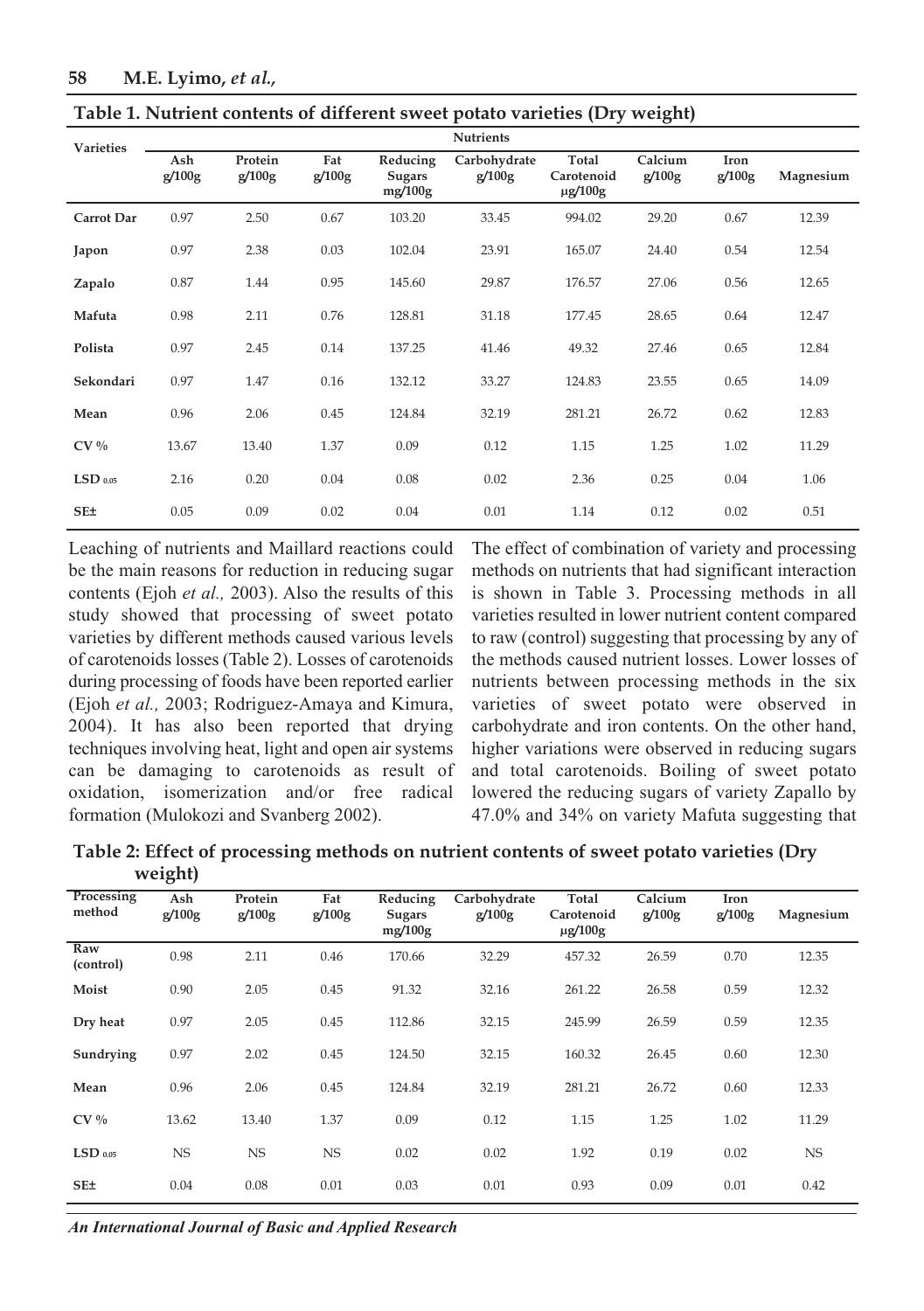the later variety can withstand boiling than former variety. Roasting had little effect on reducing sugars in varieties Carrot Dar and Mafuta, causing reductions of 2.26 and 7.4%, respectively compared to 37.67 % reduction observed on variety Zapallo (Table 3). The results of the present study have shown that sun drying of sweet potato caused higher reduction (35.5%) of reducing sugars on variety Zapallo compared to very little reduction (3.8% ) observed in Carrot Dar suggesting that this variety can withstand sun drying (with minimal nutrient losses) than the former variety. In general, reducing

sugars content in variety Zapallo was highly affected by all processing methods compared to the rest of the varieties. The results in Table 3 also showed that boiling had a greater effect on total carotenoids of the variety Polista causing 53.49% reduction compared to 35.89% on variety Sekondari. Losses of total carotenoids during boiling of sweet potato have been reported earlier by K'asombo *et al.,* (1998), who observed that boiling unpeeled sweet potato for 30 minutes resulted in a 14-59% reduction of total carotenoids content of four sweet potato cultivars. Roasting reduced total carotenoids of variety Zapallo

**Table 3: Sweet potato varieties and processing methods with significant interaction (Dry weight)**

| Variety         | Processing methods | Carbohydrate<br>g/100g | <b>Reducing Sugars</b><br>mg/100g | <b>Total Carotenoid</b><br>$\mu$ g/100g | Iron<br>g/100g |
|-----------------|--------------------|------------------------|-----------------------------------|-----------------------------------------|----------------|
| Carrot Dar      | Raw(Control)       | 33.50                  | 124.80                            | 1620.00                                 | 0.78           |
|                 | Boiling            | 33.47                  | 72.02                             | 957.90                                  | 0.68           |
|                 | Roasting           | 33.47                  | 96.07                             | 865.57                                  | 0.60           |
|                 | Sun drying         | 33.46                  | 120.00                            | 532.69                                  | 0.65           |
| Japon           | Raw(Control)       | 24.54                  | 139.10                            | 247.30                                  | 0.61           |
|                 | Boiling            | 24.01                  | 78.79                             | 137.70                                  | 0.50           |
|                 | Roasting           | 24.05                  | 91.21                             | 148.40                                  | 0.53           |
|                 | Sun drying         | 24.04                  | 99.05                             | 110.90                                  | 0.52           |
| Zapalo          | Raw(Control)       | 30.40                  | 208.10                            | 298.30                                  | 0.65           |
|                 | Boiling            | 29.69                  | 110.40                            | 142.50                                  | 0.52           |
|                 | Roasting           | 29.68                  | 129.69                            | 149.40                                  | 0.53           |
|                 | Sun drying         | 29.68                  | 134.20                            | 116.10                                  | 0.54           |
| Mafuta          | Raw(Control)       | 31.70                  | 124.00                            | 297.10                                  | 0.73           |
|                 | Boiling            | 31.02                  | 81.64                             | 157.50                                  | 0.62           |
|                 | Roasting           | 31.12                  | 114.80                            | 140.00                                  | 0.61           |
|                 | Sun drying         | 31.24                  | 104.80                            | 113.20                                  | 0.63           |
| Polista         | Raw(Control)       | 42.08                  | 189.00                            | 80.30                                   | 0.75           |
|                 | Boiling            | 41.30                  | 100.00                            | 37.34                                   | 0.61           |
|                 | Roasting           | 41.37                  | 120.00                            | 41.76                                   | 0.63           |
|                 | Sun drying         | 41.17                  | 139.20                            | 29.51                                   | 0.62           |
| Sekondari       | Raw(Control)       | 33.37                  | 179.00                            | 192.90                                  | 0.72           |
|                 | Boiling            | 33.30                  | 104.30                            | 124.00                                  | 0.62           |
|                 | Roasting           | 33.30                  | 115.45                            | 122.90                                  | 0.64           |
|                 | Sun drying         | 33.30                  | 129.75                            | 59.53                                   | 0.64           |
| Mean            |                    | 32.18                  | 121.76                            | 280.12                                  | 0.62           |
| $CV\%$          |                    | 0.12                   | 0.09                              | 1.15                                    | 1.02           |
| $LSD$ 0.05      |                    | 0.06                   | 0.17                              | 4.74                                    | 0.08           |
| SE <sub>±</sub> |                    | 0.03                   | 0.08                              | 2.29                                    | 0.04           |

*Tanzania Journal of Agricultural Sciences (2010) Vol. 10 No. 1, 55-61*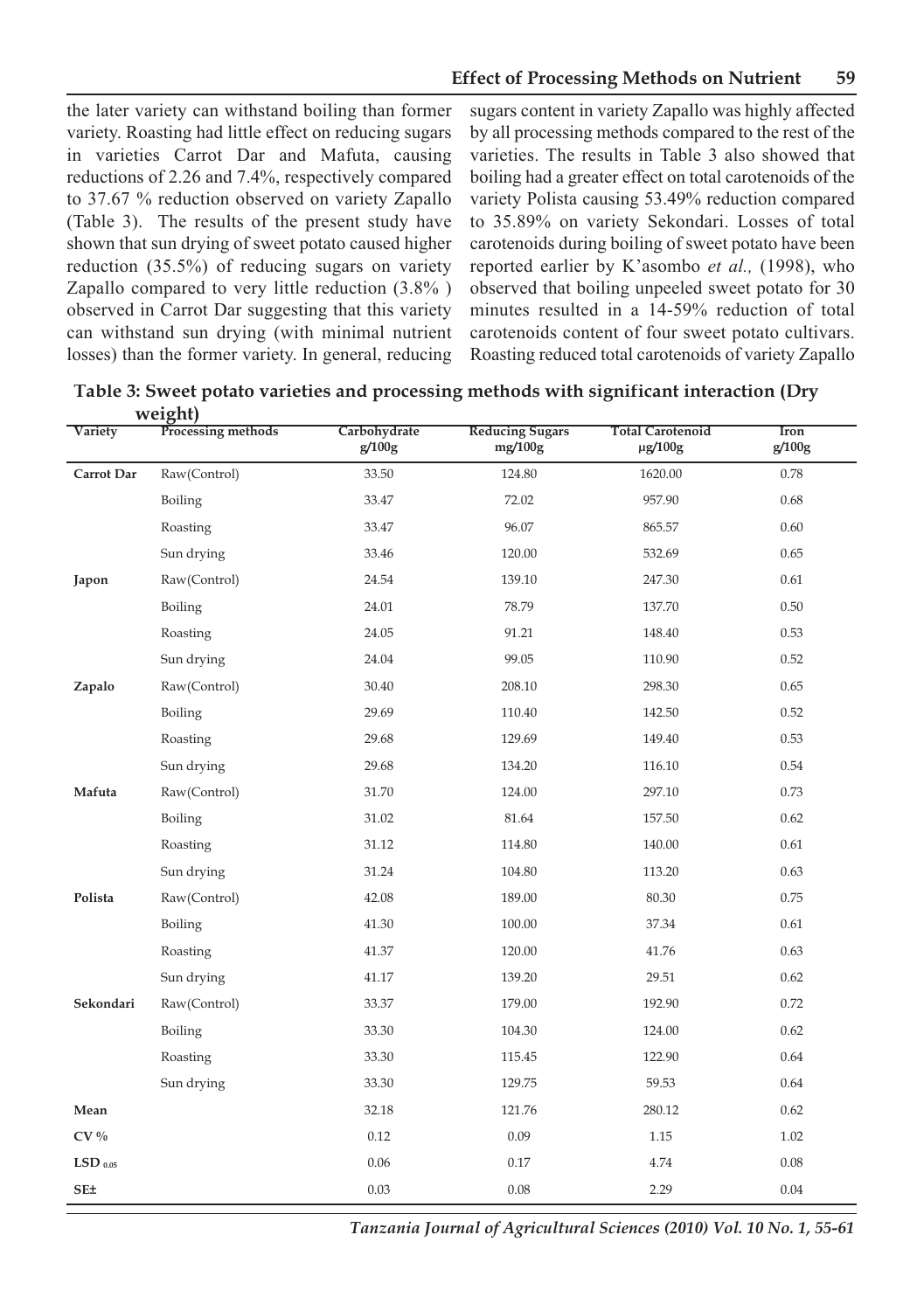## **60 M.E. Lyimo,** *et al.,*

by 49.9% compared to 36.29 % reduction on variety Sekondari. Sun drying was the most destructive in total carotenoids causing losses ranging from 55.15 to 69.14% in all varieties (Table 3).

## **Conclusion**

The results of this study have shown that there were significant (p<0.05) differences between varieties, in nutrient content except for ash. Processing of sweet potato varieties by boiling, roasting and sun drying caused no significant  $(p>0.05)$  effect on ash, protein, fat, calcium and magnesium content. On the other hand carbohydrate, iron, reducing sugars and total carotenoids were significantly  $(p<0.05)$  affected by all processing methods used in this study. Further more, it was observed that losses of nutrient content during processing depended on varieties, some varieties being more tolerant to certain processing methods than others.

## **Recommandations**

The results of the present study have shown that processing sweet potato by either boiling, roasting or sun drying methods led to various levels of nutrient losses in all varieties, suggesting that there is need to select the processing methods that cause minimum nutrient losses. Selection of varieties with high nutrient content for use could compensate for the likely nutrient losses during processing.

## **References**

- Abu, A.O., Tewe O. O., Losel D.M. and Onifade A. A. (2000). Changes in lipid, fatty acids and protein composition of sweet potato (Ipomoea batatas) after solid-state fungal fermentation. Biores. Tech. 72: 189 - 192.
- AOAC (1995). Official Methods of Analysis. Association of Official Analytical Chemists, Washington, DC. 820pp.
- Egan, H., Kirk, K.R. and Sawyer, S. (1981). Pearson's Chemical Analysis of Food (8th Ed). Churchill Livingstone, Edinburgh, London. New York. 233pp.
- Ejoh, A.R., Djuikwo, N.V. and Tanya, A.N., (2003). Effect of food preparation techniques on the nutritional profile of four species of Vernonia. [http://www.foodafrica.nri.org] site visited on 20/2/2009.
- Jeong, B., Ahn,Y. S. Chung, M. and Lee, J.S. (2000). Characteristic evaluation of sweet potato petiole utilized as vegetable in Korea. In: Twelfth Symposium of the International Society for Tropical Root Crops (ISTRC) on potential of Root Crops for Food and Industries Resources. (Edited by Nakatani, M. and Komaki, K.), 10-16 September 2000, Tsukuba Japan.222- 227pp.
- Kapinga, R., Agili, S. and Tumegamire, S. (2004). Development of high β-carotene and other Agronomic Traits Through Conventional Breeding with Farmer's Participation, Annual Report. International Potato Center (CIP), Kampala, Uganda. 8pp.
- K'osambo ,L.M., Carey, E.E., Misra, A.K., Wilkes,J., Hagenimana, V. (1998). Influence of age, farming site and boiling on provitamin A contents in sweet potato (*Ipomoea batatas (L) Lam*) storage roots. J. Food Composition and Analysis 11, 305-321
- Mulokozi, G.I., (2003). Content and In Vitro accessibility of provitamin A carotenoids in some Tanzania vegetables and fruits. Effects of processing and preparation, and influence on vitamin A status. Thesis for Award of PhD at Chalmers University of Technology, Goteborg, Sweden, 165pp.
- Mulokozi, G. and Svanberg, U. (2002). Effect of traditional open drying and solar cabinet drying on carotene content and vitamin A activity of green leafy vegetables. Plant Foods for Human Nutr. 60: 230-235.
- Ndunguru, G.T, Westby, A., Gidamis, A. Tomlins, K.I. and Rwiza, E. (2000). Losses in sweet potato quality during post harvest handling in Tanzania. In: Proceedings of the 5th Triennial